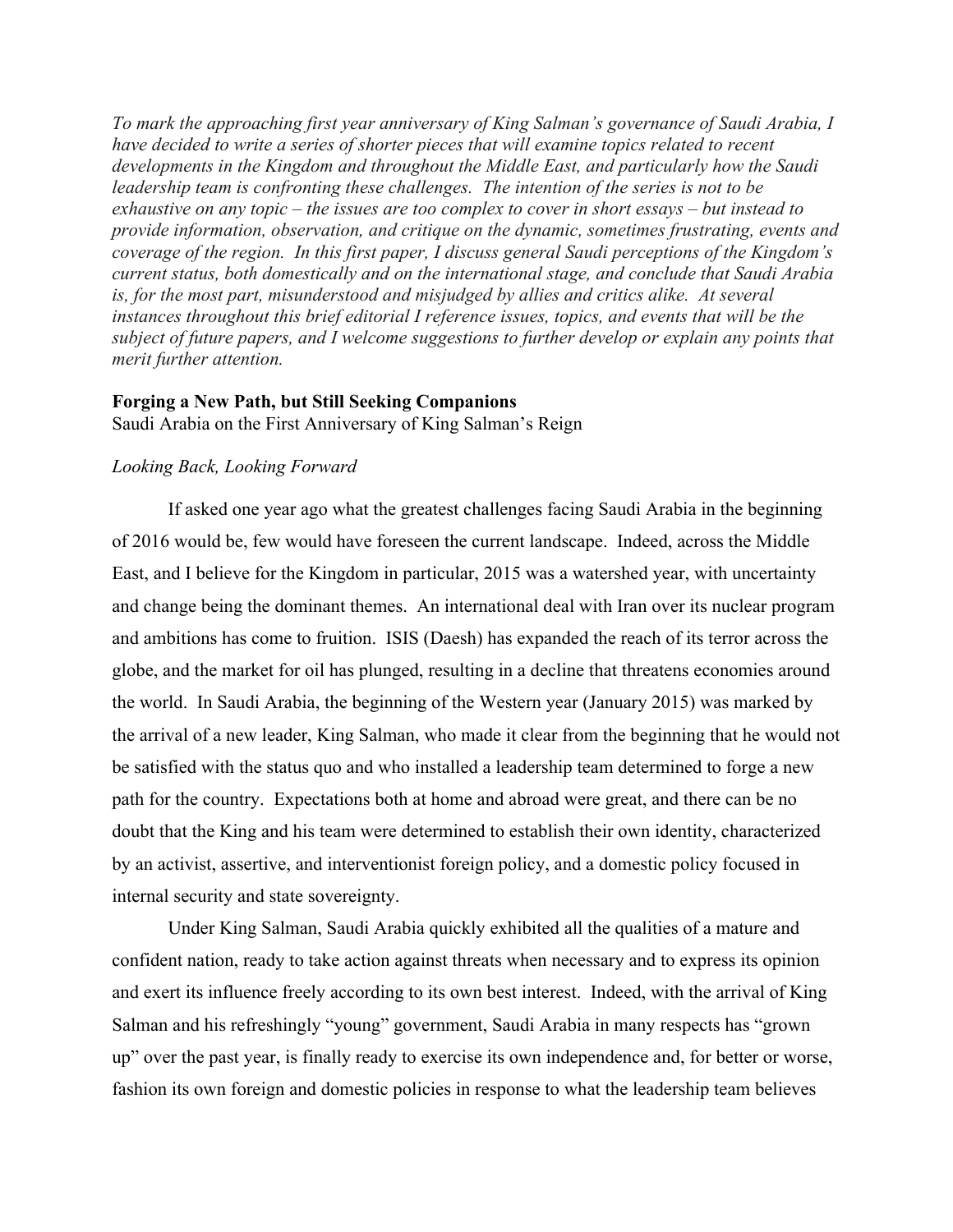are the overriding priorities of the time. This of course suggests that Saudi Arabia is at a turning point, and that the exigencies of the times have led the government to act in ways that several years ago may have been unthinkable. As a result, Saudi Arabia over the past twelve-months has undergone a silent revolution of sorts, with the Kingdom positioning itself to remain a key player in the international arena for the decades to come, *with or without oil.* Thus, while it is still too early to know what the King Salman era will look like, or what his legacy will be, if his first year in office is any indication, his rule as Saudi Arabia's seventh monarch has the potential to be profound and very far-reaching. Those of us who are witnessing these changes from within the Kingdom are both excited and unnerved, but for the most part we are in agreement that these are the right steps for our country's future, as well as our own individual security and prosperity. The problem, however, is that the majority of the Western world seems determined to disagree, and Saudi Arabia continues to garner negative attention that ranges from mild censure to outright denunciation. In Western popular opinion, the Kingdom can do no right.

But just what has Saudi Arabia done to deserve the general international condemnation that it continues to receive on an almost daily basis? The list at times feels endless, with some criticisms always rising to the forefront and others emerging according to the mood of the day. It is alleged that the Kingdom is both the lifeblood of ISIS/Daesh and a supporter of its ideology of terror and death. Saudi Arabia is accused of oppressing Shiites, stoking hostilities against Iran, committing war crimes in Yemen, and using its influence to destabilize the region. Saudis ignore Syrian refugees, deliberately bomb civilians, and neglect the millions of pilgrims who come each year to practice the most holy *Hajj.* Saudis like to execute and exclude, and export terror around the globe. Name a crime, and Saudis are most likely guilty of commission, omission, or encouragement. And when all else fails, critics never tire of pointing to the fact that women are "forbidden" to drive, which, without any further effort to explore the issue, is used as proof positive that life for women in Saudi Arabia is miserable. The egregiousness of this crime against Saudi women cannot be understated, it seems, and the Saudi leadership is wholly to blame. Indeed, although more women than men attend college in Saudi Arabia, and although thousands of Saudi teens – both male and female – travel freely to the United States each year to study, the fact that women are not allowed to sit behind the wheel in Riyadh traffic for hours per day seems to trump all discussion. As portrayed by the Western media, and even several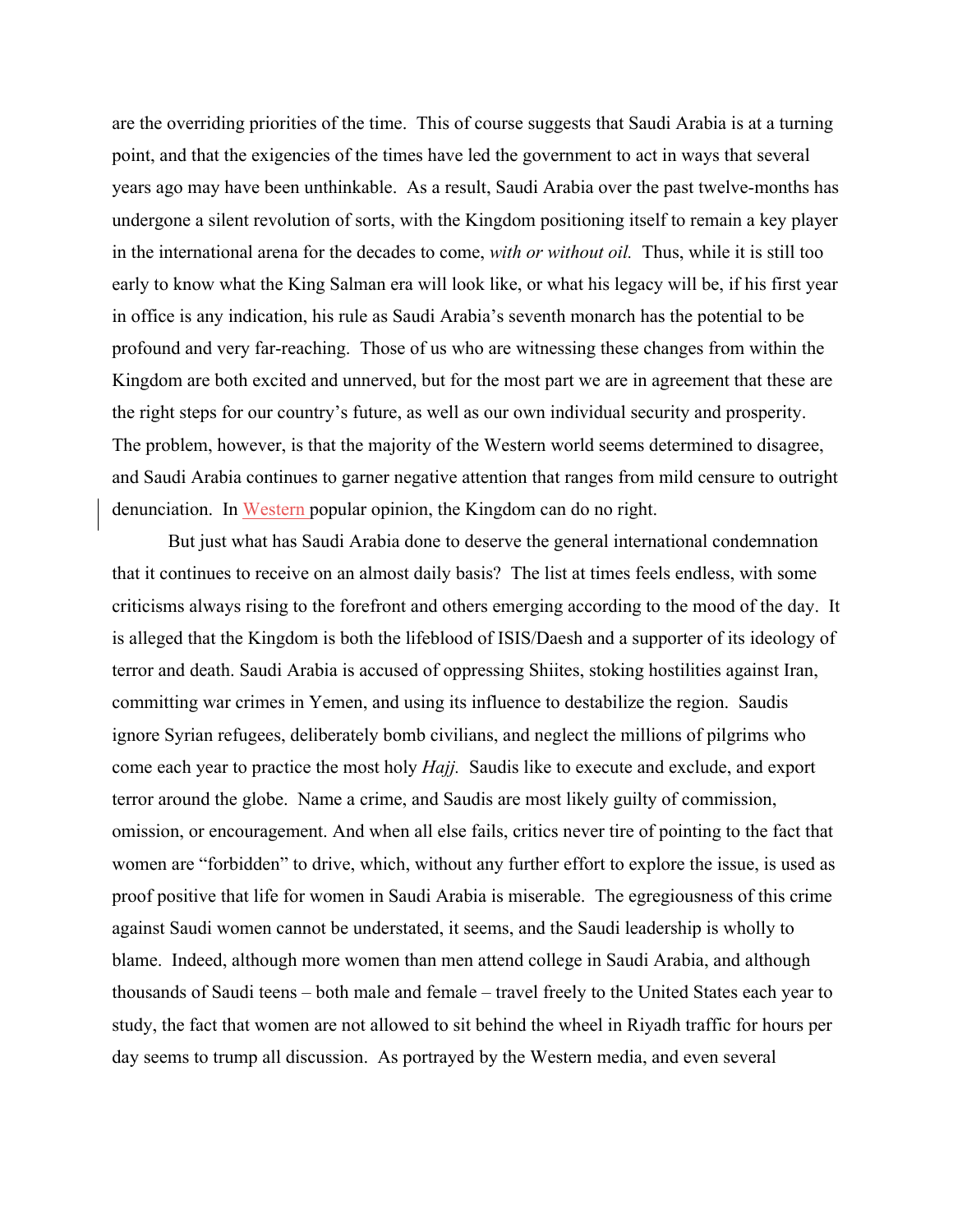commentators from the Middle East, Saudi Arabia is backwards, barbaric and bellicose; the Kingdom is, it would seem, a country ripe to fail for all the right reasons.

On the ground in Riyadh, however, the reality is different and far less bleak among the educated and political elite, as well as the Saudi working class and Saudi youth. Without a doubt, the Kingdom now faces a number of unforeseen and dangerous pressures: oil is cheap and will likely remain so for years to come, thus straining the country's ambitious plans for development and generous social welfare system; unemployment among Saudis remains high and the need for private sector job growth is great; Iran is emboldened by its nuclear deal and eager to exert its influence in areas of instability; and ISIS terrorists have targeted the Kingdom as their ultimate prize in their effort to exert their radical, distorted interpretation of Islam throughout the Muslim world. All Saudis are aware of these challenges facing our country, but we also realize that there are no easy solutions and that sacrifices will have to be made in order to respond to the demands of this new economic and political environment. We are, however, confident that the government is not standing idly by as these events unfold, nor is the Kingdom relying solely upon its allies to provide direction and support in these times of uncertainty and increasing threats. Instead, King Salman and his leadership team have committed the country to a path that relies not only on old allies and entrenched policies (both domestic and foreign), but also on opportunities for new alliances, expressions of independence, and an adherence to the social and cultural values that have made our country strong. Many of these policies are untested and uncertain, and some may even fail, but the fact that the new government is willing to think out of the box and to take risks has earned the respect of those who appreciate the strength of social and political forces that are resistant to change in the Kingdom. For the vast majority of Saudis, then, the future is uncertain, but not dire, and radical, violent Islam is as unappealing today as it was a year ago. As we meet in shopping malls and share over social media, we are confident that change will come, on our *own* terms, and that the Kingdom will continue lead the Muslim world in the decades to come.

This conflict between foreign perceptions of life in Saudi Arabia and the realities for those actually living in the country reveals that the Kingdom suffers from an image problem, and that efforts need to be made both internally and externally to set the record straight. Saudi Arabia is not a country without fault – many of our traditions and laws fail to live up to Western standards – but we are no more imperfect than our peers and many other countries eager to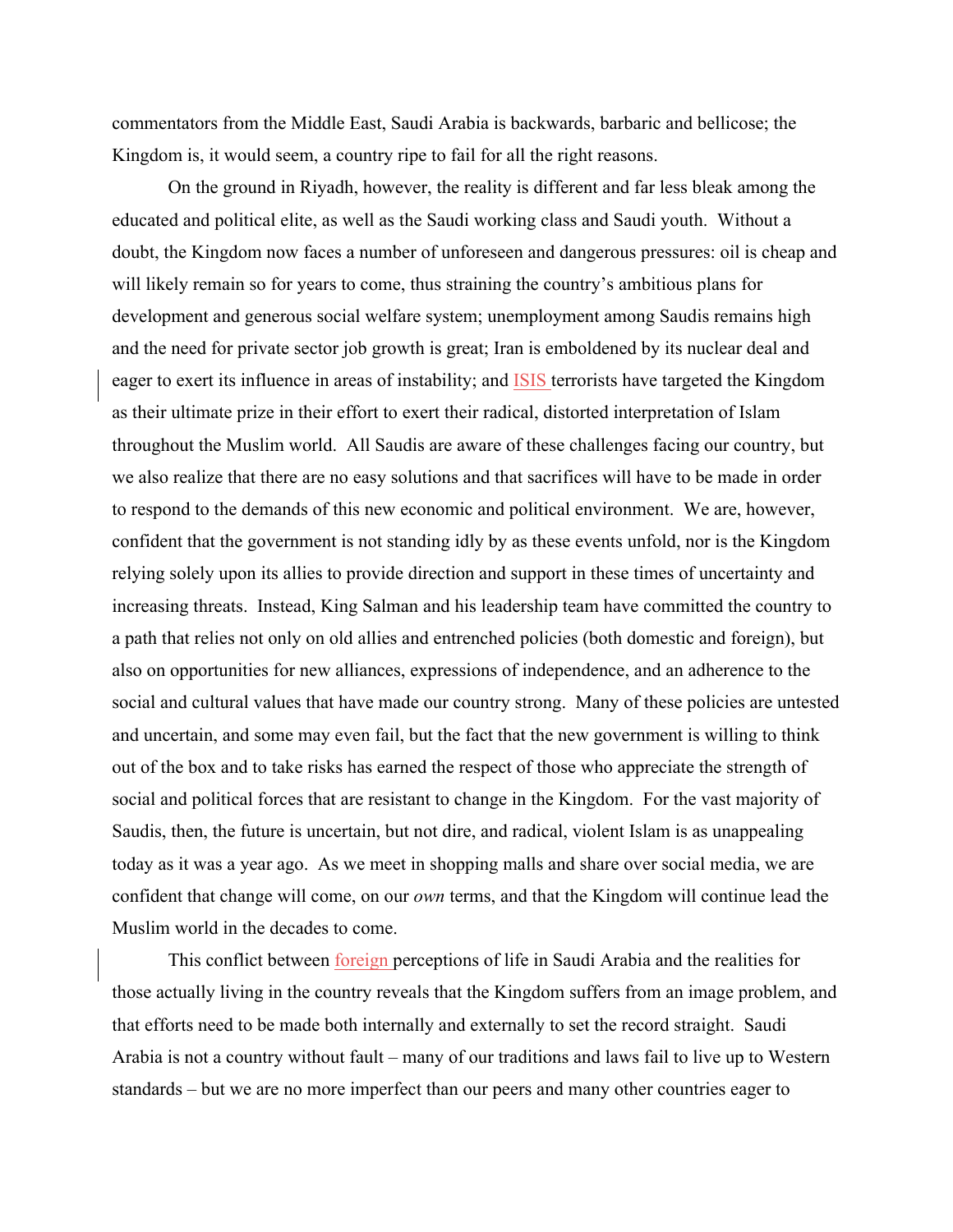condemn us. As leaders of the Islamic world, Saudis face a unique set of duties and pressures, and it is expected that we will be criticized for policies and views that are a product of this role; we realize that our position is such that we are, and should be, held to a high standard. At the same time, the Saudi government has a duty to protect the interests of its own people and to set an agenda that it believes keeps them secure and provides opportunity. King Salman and his leadership team are committed to meeting this challenge, which they know will require change, and in the past year they have exhibited a level of energy and determination that has been welcomed throughout the country. Anxious but excited for the future, the majority of Saudis are ready to move forward in the years to come. The world's image of the Kingdom, however, is out of focus, and it is both our duty and world's to make the image right.

## *Why Saudi-U.S. Ties Still Make Sense*

Much has been written lately about the changing dynamic in U.S.–Saudi relations, and by and large the prognosis has not been good. Indeed, if one were to believe the mainstream Western media, it would appear that Saudi Arabia has given up on America and, to an equal extent, the U.S. is at best befuddled by, and more likely exasperated with, the new Saudi regime. Once again, a decades old friendship is being tested. Many appear to believe that relations are so strained and our interests are so divergent that the decades-old U.S.- Saudi alliance cannot recover. On both sides of the Atlantic, commentators are asking, is this the moment of truth?

As a Saudi who recently spent four years as an undergraduate student at an American university and now works within the government, I am often tempted to ask the same question, largely due to the misconceptions about the Kingdom outlined above, which have led to a lot of undeserved criticism. Even for Saudis, who are accustomed to viewing America as an ally and Americans as friends, it seems increasingly easy to wonder whether this close relationship is worth trying to maintain. After all, American foreign policy in the region created a number of challenges for Saudi Arabia over the past year, and at times it has appeared that the U.S. is *tolerating* rather than *supporting* the Kingdom's efforts maintain a leadership role in the region and to provide for its own security. These perceived slights make it easy to be pessimistic and to believe that our differences are simply to great to bridge amidst increasingly shifting sands. Having spent a number of months back home and after visiting the U.S. as part of King Salman's official delegation during his visit last July, however, I know that this gloomy diagnosis for U.S.- Saudi relations is both unwise and uncalled for, and that Saudi Arabia remains dedicated and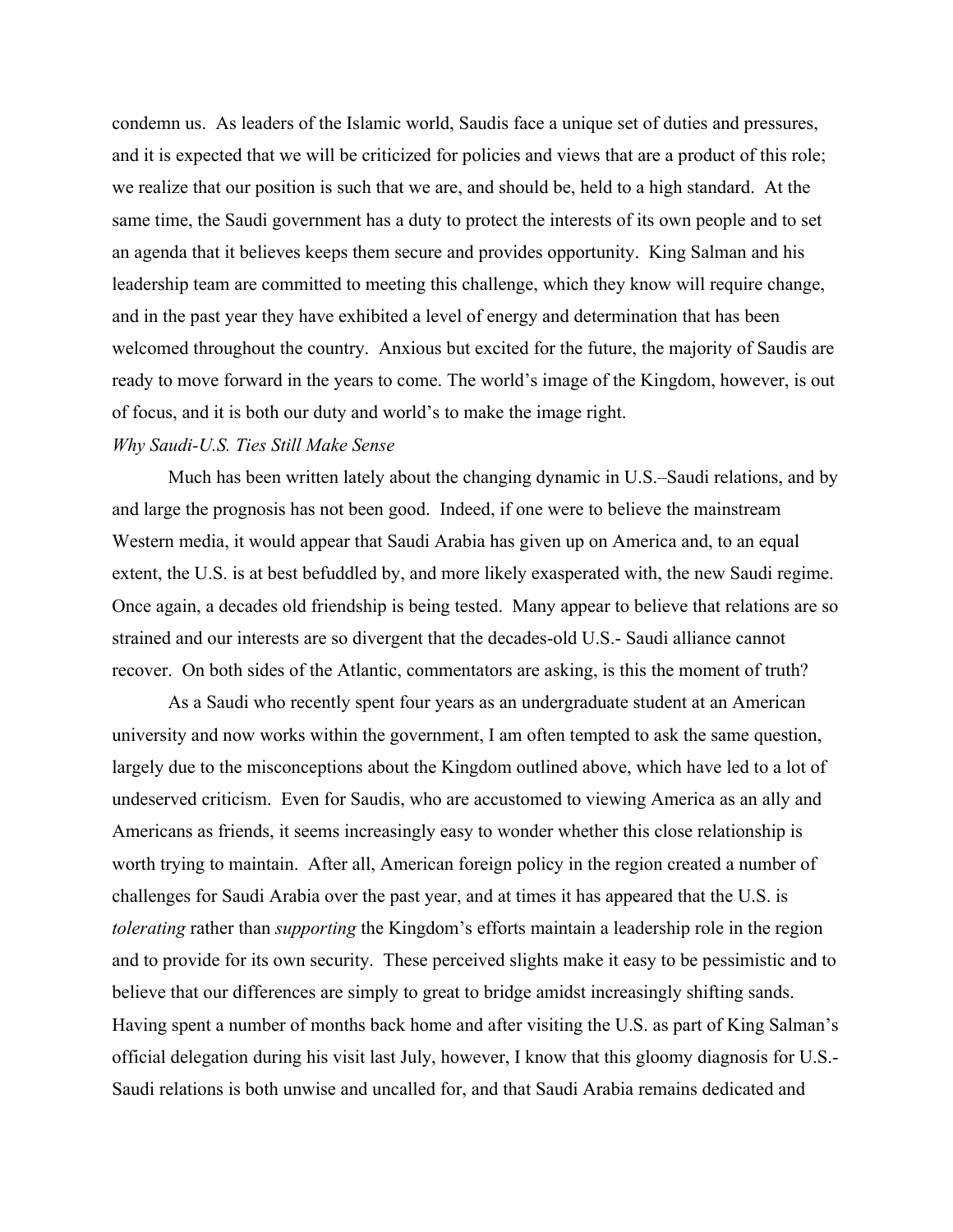determined to continue its friendship with America. Indeed, far from being on its last legs, our relationship has the potential to grow only stronger as members of my generation – the millions of educated Saudis who are currently under 30 – enter the picture. We are Saudi Arabia's future, so it's worth learning who we are, what we believe, and why our vision for the Middle East matters.

First and foremost, it's important to understand that younger Saudis like me don't view America as an enemy of Islam, nor do we seek a future where our will or beliefs triumph over the freedom and values of others. We are, to say the least, just as appalled and threatened by the atrocities of ISIS (Daesh) as Westerners are, and we lament the fact that so much of the Middle East is in turmoil. Like our counterparts around the globe, we like technology, love our phones, and our addiction to social media is just as strong. We live in a desert Kingdom that is fueled by a petro-economy and the home to one of the world's largest religions. As we enter adulthood, we want opportunities to work and contribute to society, access to healthcare and housing, and a safe environment where we can start and raise families of our own. If all that sounds familiar, then I have succeeded in making my point. Today's young Saudis are difficult to distinguish from their Western counterparts, and that's why we are so excited about what is happening at home, despite the fact that our country is facing unprecedented challenges and pressures. We know we are imperfect. We know that some of what we have taken for granted is no longer guaranteed and that more will be expected of us. The demands of the time call for a new direction, which is precisely what our new leadership is trying to achieve. It's important to remember, however, that a boat turned too quickly is prone to capsize, so the changes that need to occur cannot happen all at once. Indeed, if Saudi Arabia is to steer a new course, most of us agree that it's far better to change by degrees to avoid sinking the ship.

But what does this mean for U.S.-Saudi relations? For the thousands of young people like myself who received at least part of our education in America, a world without close ties between our two countries is unacceptable, no matter how divergent some of our views and values. We know that our country has changed over the past year and will continue to change in the future, and we are encouraged by the boldness of the government's new, young leadership team. We are also encouraged by the fact that King Salman made a visit to Washington one of his first official trips abroad, which, along with John Kerry's continued interest in and support of the Kingdom's initiatives, suggests that ties remain between our countries. At the same time,